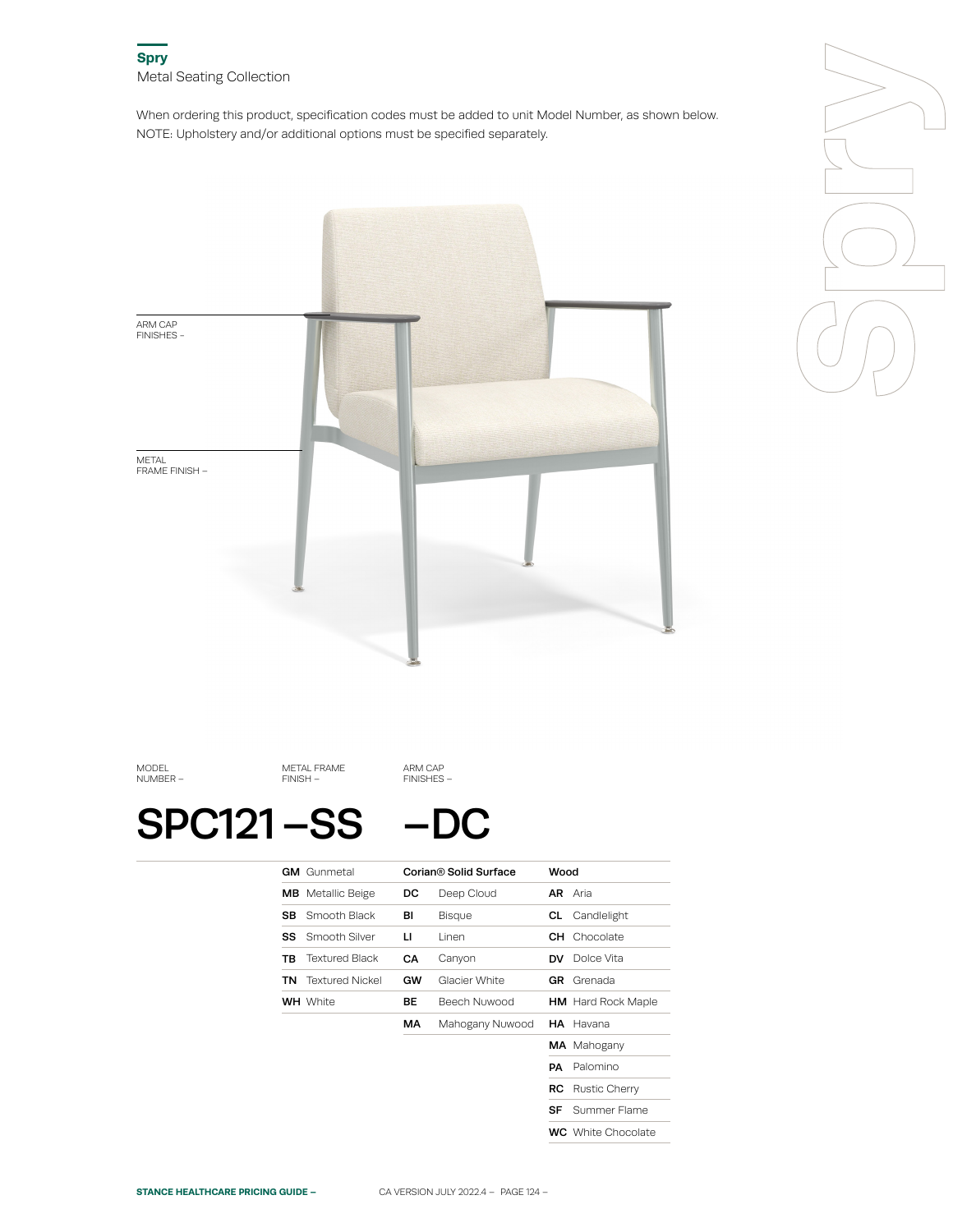Different fabrics may be specified on the seat and on the back. In this case, use the higher grade of the two. No additional upcharge applies. All prices are in US dollars (CAD).

### **SPC121**



| <b>DESCRIPTION -</b> | DIMENSIONS-        | OPTIONS-                                          |       |  |  |
|----------------------|--------------------|---------------------------------------------------|-------|--|--|
| 21" Chair            | Width 25           | <b>CAL 133</b>                                    | $+98$ |  |  |
|                      | Depth 26.75        | Moisture barrier                                  |       |  |  |
|                      | Height 33          | Corian® Solid Surface arm caps                    | $+0$  |  |  |
|                      | Seat Width 21      | Wood arm caps                                     | $+0$  |  |  |
|                      | Seat Depth 18.5    | Polyurethane arm caps<br>Rigid Polyester arm caps |       |  |  |
|                      | Seat Height 18.75  |                                                   |       |  |  |
|                      | Arm Height 26.5    |                                                   |       |  |  |
|                      | COM Yard 1.75      |                                                   |       |  |  |
|                      | COM Yard Seat 1    |                                                   |       |  |  |
|                      | COM Yard Back 0.75 |                                                   |       |  |  |
|                      | Ship Weight 37     |                                                   |       |  |  |
|                      | Cubic Feet 13      |                                                   |       |  |  |

| CAI 133                                    | +98   |
|--------------------------------------------|-------|
| Moisture barrier                           | $+85$ |
| Corian <sup>®</sup> Solid Surface arm caps | ⊦۲    |
| Wood arm caps                              | +۲    |
| Polyurethane arm caps                      | N/A   |
| Rigid Polyester arm caps                   |       |

| MODEL NO. | COM/1 | 2 3 | $\sim$ 4 | - 5 | 6                                       | -8 |
|-----------|-------|-----|----------|-----|-----------------------------------------|----|
| SPC121    |       |     |          |     | 1436 1560 1685 1810 1934 2059 2184 2308 |    |
|           |       |     |          |     |                                         |    |

### **SPC131**

DESCRIPTION –



| <b>DESCRIPTION -</b> | <b>DIMENSIONS -</b>                           |                 |              |   | OPTIONS-                               |   |                  |   |  |  |                   |
|----------------------|-----------------------------------------------|-----------------|--------------|---|----------------------------------------|---|------------------|---|--|--|-------------------|
| 31″ Chair            | Width 35                                      | <b>CAL 133</b>  |              |   |                                        |   |                  |   |  |  |                   |
|                      | Depth 26.75                                   |                 |              |   |                                        |   | Moisture barrier |   |  |  |                   |
|                      | Height 33<br>Seat Width 31<br>Seat Depth 18.5 |                 |              |   | Corian® Solid Surface arm caps         |   |                  |   |  |  |                   |
|                      |                                               |                 |              |   | Wood arm caps<br>Polyurethane arm caps |   |                  |   |  |  |                   |
|                      |                                               |                 |              |   |                                        |   |                  |   |  |  | Seat Height 18.75 |
|                      |                                               | Arm Height 26.5 |              |   |                                        |   |                  |   |  |  |                   |
|                      | COM Yard 2.5                                  |                 |              |   |                                        |   |                  |   |  |  |                   |
|                      | COM Yard Seat 1                               |                 |              |   |                                        |   |                  |   |  |  |                   |
|                      | COM Yard Back 1.5                             |                 |              |   |                                        |   |                  |   |  |  |                   |
|                      | Ship Weight 45                                |                 |              |   |                                        |   |                  |   |  |  |                   |
|                      | Cubic Feet 18                                 |                 |              |   |                                        |   |                  |   |  |  |                   |
|                      | MODEL NO.                                     | COM/1           | $\mathbf{2}$ | з | 4                                      | 5 | 6<br>7           | 8 |  |  |                   |

| IVIULEL INU.  | <b>UUMI</b> |       |                          |  |      |
|---------------|-------------|-------|--------------------------|--|------|
| <b>SPC131</b> | 1769        | 1970. | 2172 2374 2574 2778 2982 |  | 3186 |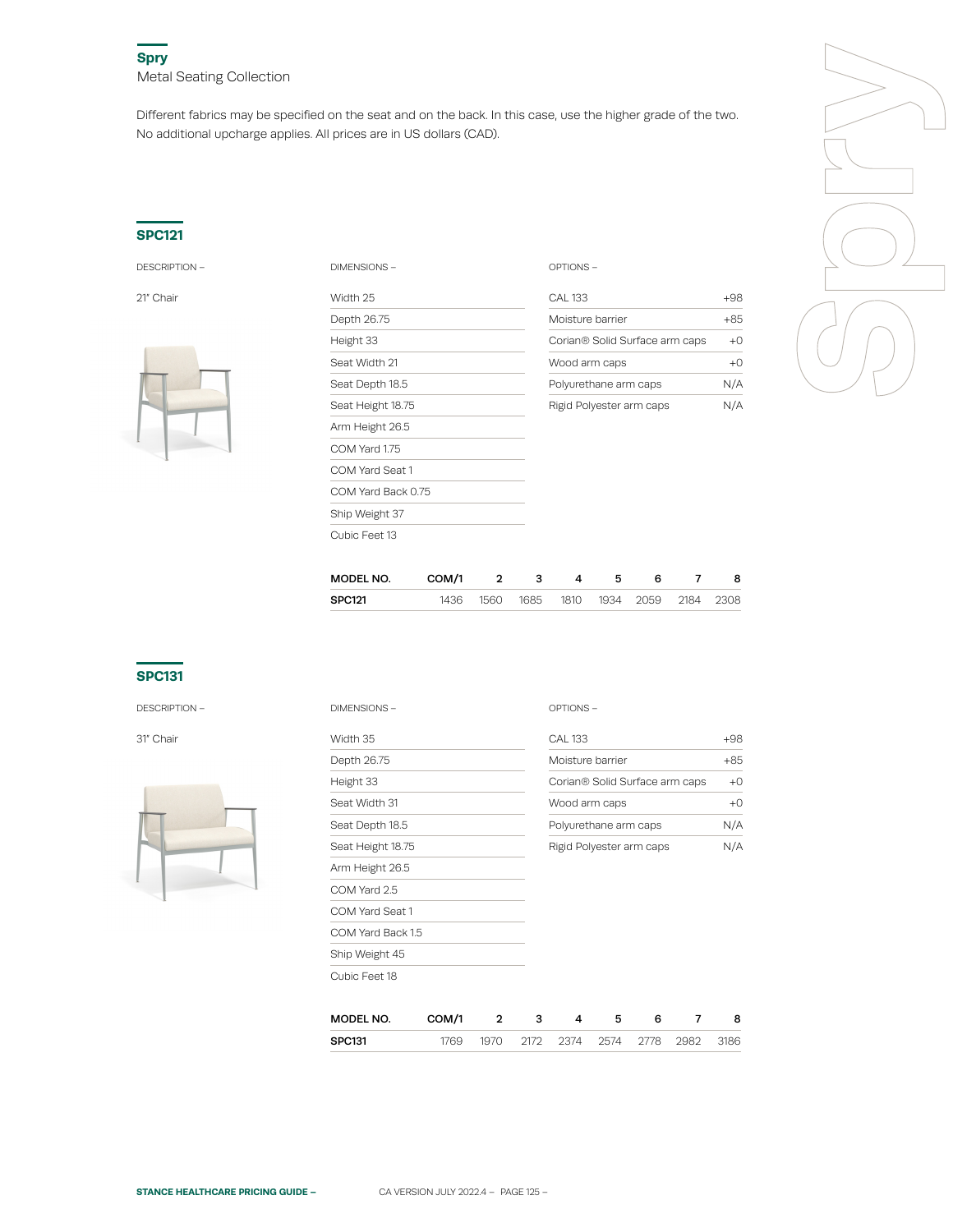Different fabrics may be specified on the seat and on the back. In this case, use the higher grade of the two. No additional upcharge applies. All prices are in US dollars (CAD).

#### **SPC142**



| <b>DESCRIPTION -</b> | DIMENSIONS -      | OPTIONS-                       |        |  |  |
|----------------------|-------------------|--------------------------------|--------|--|--|
| 42" Chair            | Width 46          | <b>CAL 133</b>                 | $+196$ |  |  |
|                      | Depth 26.75       | Moisture barrier               | $+170$ |  |  |
|                      | Height 33         | Corian® Solid Surface arm caps | $+0$   |  |  |
|                      | Seat Width 42     | Wood arm caps                  |        |  |  |
|                      | Seat Depth 18.5   | Polyurethane arm caps          | N/A    |  |  |
|                      | Seat Height 18.75 | Rigid Polyester arm caps       |        |  |  |
|                      | Arm Height 26.5   |                                |        |  |  |
|                      | COM Yard 2.5      |                                |        |  |  |
|                      | COM Yard Seat 1   |                                |        |  |  |
|                      | COM Yard Back 1.5 |                                |        |  |  |
|                      | Ship Weight 55    |                                |        |  |  |
|                      | Cubic Feet 24     |                                |        |  |  |

|                    | $+196$ |  |
|--------------------|--------|--|
| ier                | $+170$ |  |
| I Surface arm caps | $+0$   |  |
| ps                 | $+0$   |  |
| arm caps           | N/A    |  |
|                    | N I/A  |  |

| MODEL NO.     | COM/1 | $\overline{2}$ | 3 | $\mathbf{A}$ |  |                                         | 8 |
|---------------|-------|----------------|---|--------------|--|-----------------------------------------|---|
| <b>SPC142</b> |       |                |   |              |  | 2261 2529 2796 3064 3332 3600 3868 4135 |   |
|               |       |                |   |              |  |                                         |   |

## **SPC121A**

DESCRIPTION –

21" Chair, armless



| <b>DIMENSIONS -</b> |       |              |   | OPTIONS-         |   |   |   |       |
|---------------------|-------|--------------|---|------------------|---|---|---|-------|
| Width 25            |       |              |   | <b>CAL 133</b>   |   |   |   | $+98$ |
| Depth 26.75         |       |              |   | Moisture barrier |   |   |   | $+85$ |
| Height 33           |       |              |   |                  |   |   |   |       |
| Seat Width 21       |       |              |   |                  |   |   |   |       |
| Seat Depth 18.5     |       |              |   |                  |   |   |   |       |
| Seat Height 18.75   |       |              |   |                  |   |   |   |       |
| COM Yard 1.75       |       |              |   |                  |   |   |   |       |
| COM Yard Seat 1     |       |              |   |                  |   |   |   |       |
| COM Yard Back 0.75  |       |              |   |                  |   |   |   |       |
| Ship Weight 30      |       |              |   |                  |   |   |   |       |
| Cubic Feet 11       |       |              |   |                  |   |   |   |       |
|                     |       |              |   |                  |   |   |   |       |
| MODEL NO.           | COM/1 | $\mathbf{2}$ | 3 | 4                | 5 | 6 | 7 | 8     |

| SPC121A | 308 | 1412 | 1516 | 1620 | 1724 | 1828 | 1037 | 2036 |
|---------|-----|------|------|------|------|------|------|------|

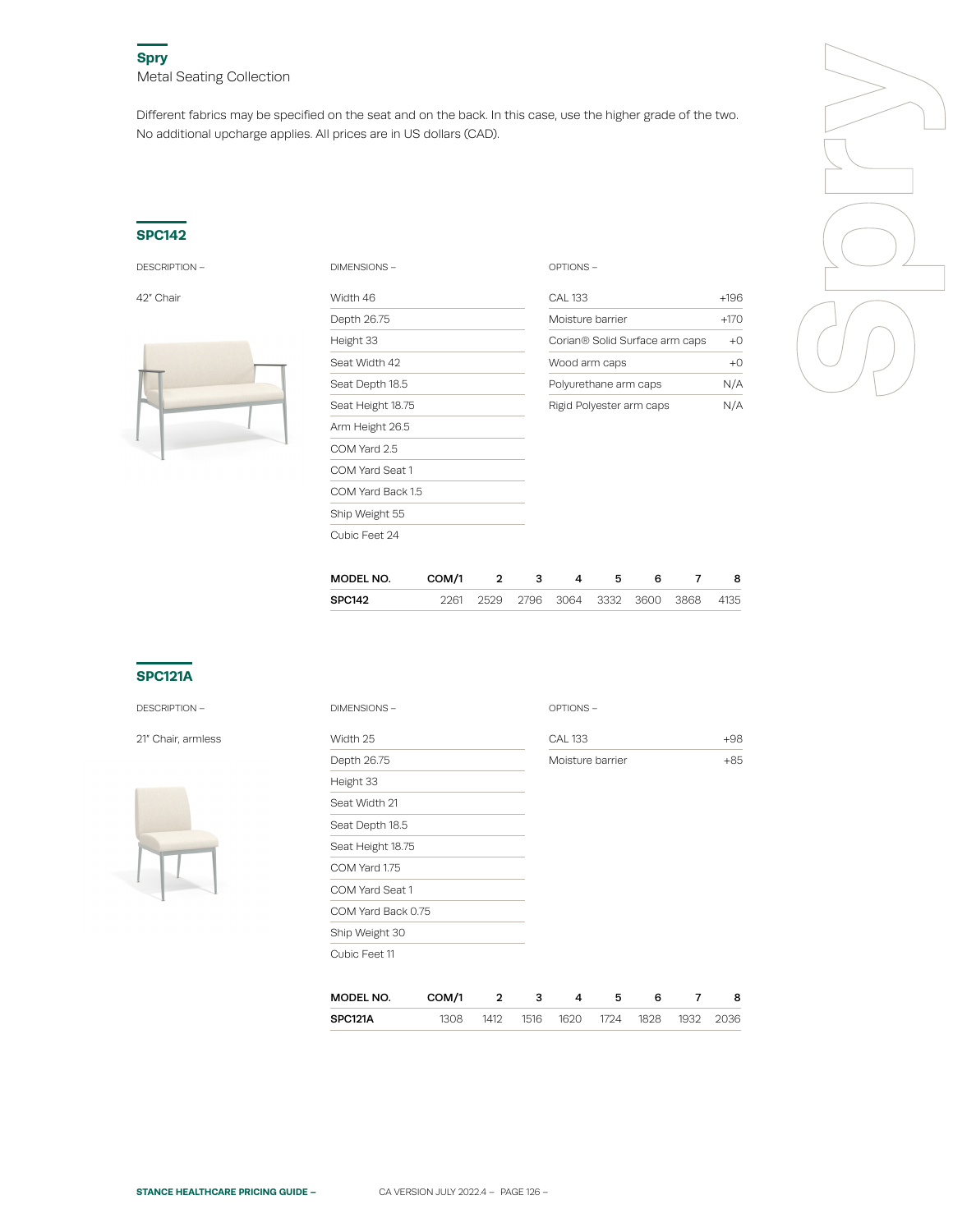Different fabrics may be specified on the seat and on the back. In this case, use the higher grade of the two. No additional upcharge applies. All prices are in US dollars (CAD).

### **SPC131A**



| <b>DESCRIPTION -</b> | DIMENSIONS-       | OPTIONS-         |       |
|----------------------|-------------------|------------------|-------|
| 31" Chair, armless   | Width 35          | <b>CAL 133</b>   | $+98$ |
|                      | Depth 26.75       | Moisture barrier | $+85$ |
|                      | Height 33         |                  |       |
|                      | Seat Width 31     |                  |       |
|                      | Seat Depth 18.5   |                  |       |
|                      | Seat Height 18.75 |                  |       |
|                      | COM Yard 2.5      |                  |       |
|                      | COM Yard Seat 1   |                  |       |
|                      | COM Yard Back 1.5 |                  |       |
|                      | Ship Weight 38    |                  |       |
|                      | Cubic Feet 16     |                  |       |

| <b>AL 133</b>    | $+98$ |
|------------------|-------|
| Moisture barrier | $+85$ |
|                  |       |



| MODEL NO. | COM/1 |      |  |                          |      |
|-----------|-------|------|--|--------------------------|------|
| SPC131A   | 1519  | 1721 |  | 1923 2125 2325 2529 2733 | 2937 |

## **SPC142A**

DESCRIPTION –

42" Chair, armless



| DIMENSIONS-       |       |   |   | OPTIONS-         |   |   |   |        |
|-------------------|-------|---|---|------------------|---|---|---|--------|
| Width 46          |       |   |   | <b>CAL 133</b>   |   |   |   | $+196$ |
| Depth 26.75       |       |   |   | Moisture barrier |   |   |   | $+170$ |
| Height 33         |       |   |   |                  |   |   |   |        |
| Seat Width 42     |       |   |   |                  |   |   |   |        |
| Seat Depth 18.5   |       |   |   |                  |   |   |   |        |
| Seat Height 18.75 |       |   |   |                  |   |   |   |        |
| COM Yard 2.5      |       |   |   |                  |   |   |   |        |
| COM Yard Seat 1   |       |   |   |                  |   |   |   |        |
| COM Yard Back 1.5 |       |   |   |                  |   |   |   |        |
| Ship Weight 47    |       |   |   |                  |   |   |   |        |
| Cubic Feet 22     |       |   |   |                  |   |   |   |        |
|                   |       |   |   |                  |   |   |   |        |
| MODEL NO.         | COM/1 | 2 | 3 | 4                | 5 | 6 | 7 | 8      |

|         |     | . .    |      | .    | . .  |      | - |
|---------|-----|--------|------|------|------|------|---|
| SPC142A | 1/6 | 22 A A | วคาว | 2880 | 3148 | 3115 |   |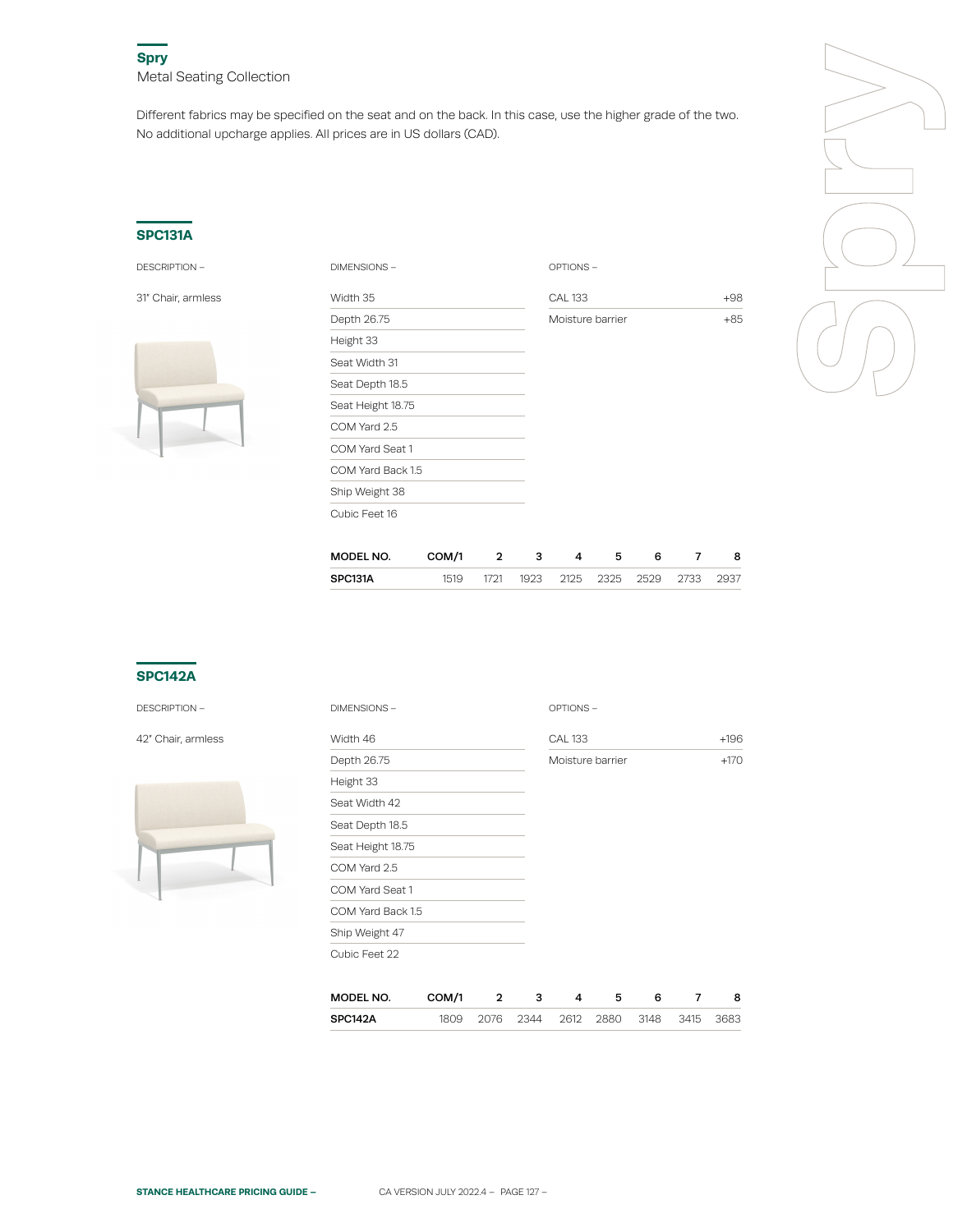Different fabrics may be specified on the seat and on the back. In this case, use the higher grade of the two. No additional upcharge applies. All prices are in US dollars (CAD).

### **SPT181816-S**

DESCRIPTION – DIMENSIONS –

Freestanding Square Table

| .            |  |
|--------------|--|
| Width 18     |  |
| Depth 18     |  |
| Height 16    |  |
| Cubic Feet 3 |  |



| MODEL NO.                                                    |       | <b>PRICE</b> |
|--------------------------------------------------------------|-------|--------------|
| <b>SPT181816-T</b> Thermofoil top                            | CAD S | 977          |
| <b>SPT181816-S</b> Corian <sup>®</sup> Solid Surface (shown) | CAD S | 1393         |

#### **SPT18R16-S**

DESCRIPTION – DIMENSIONS –

Freestanding Round Table Width 18

Depth 18 Height 16 Cubic Feet 3



| MODEL NO. |                                                             |       | <b>PRICE</b> |
|-----------|-------------------------------------------------------------|-------|--------------|
|           | <b>SPT18R16-T</b> Thermofoil top                            | CAD S | 977          |
|           | <b>SPT18R16-S</b> Corian <sup>®</sup> Solid Surface (shown) | CAD S | 1393         |

### **SPT361816-S**

DESCRIPTION –

Freestanding Coffee Table

| DIMENSIONS - |  |
|--------------|--|
| Width 36     |  |
| Depth 18     |  |
| Height 16    |  |
| Cubic Feet 6 |  |



| MODEL NO.                                        |       | <b>PRICE</b> |
|--------------------------------------------------|-------|--------------|
| <b>SPT361816-T</b> Thermofoil top                | CAD S | 1280         |
| <b>SPT361816-S</b> Corian® Solid Surface (shown) | CAD S | -2053        |